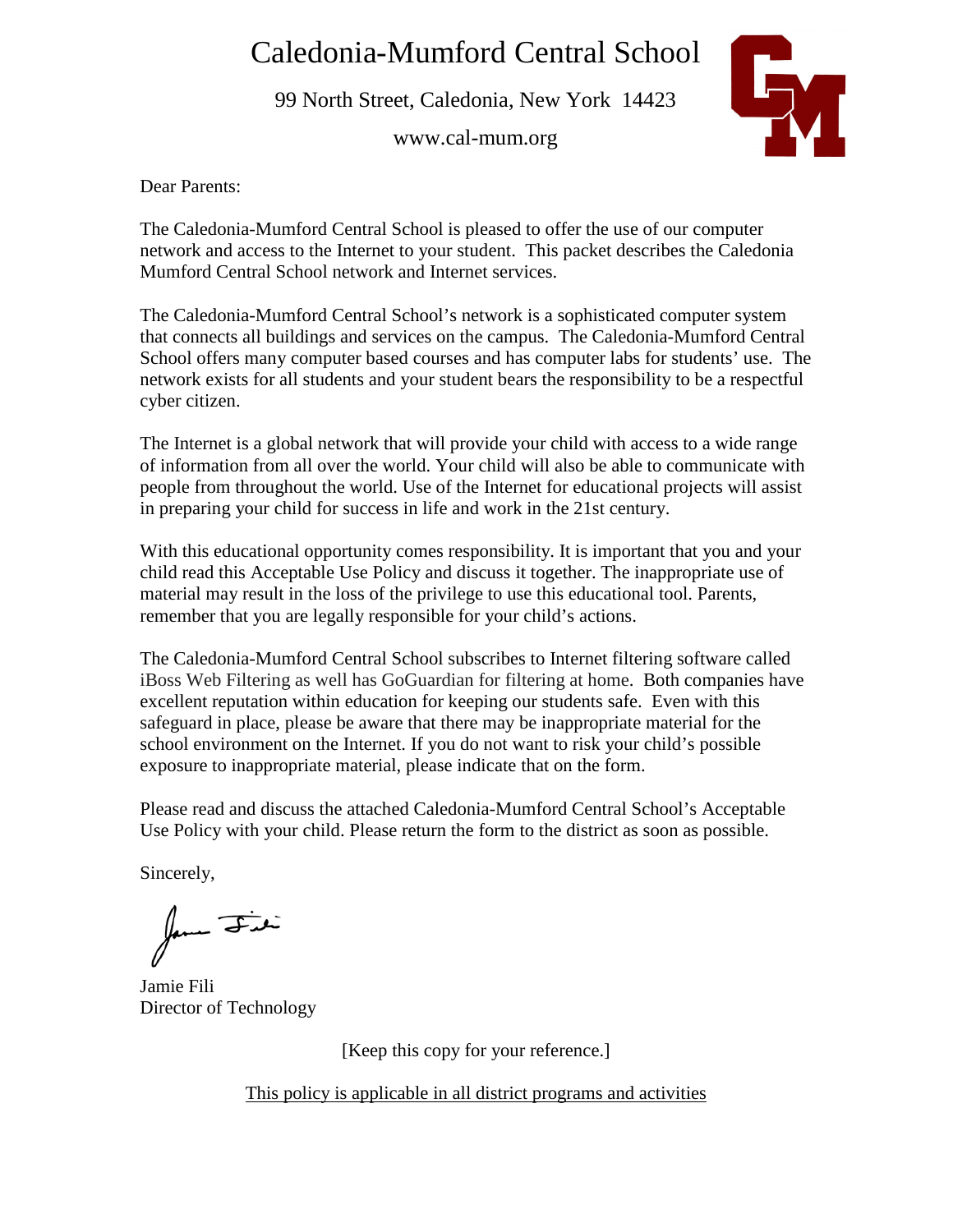# Parent/Guardian Permission Letter

Student Access to the Computer Network and the Internet

# Caledonia-Mumford Central School

We are pleased to offer students of the Caledonia-Mumford Central District access to the district computer network and the Internet. To gain independent access to the Internet, all students under the age of 18 must obtain parental permission and must sign and return the accompanying form to the Technology Coordinator. Students 18 years of age and over may sign their own forms.

Independent access to the building network and the Internet will enable students to explore thousands of libraries, databases and use the resources of the world wide web. Parents/guardians should be warned that some material accessible via the Internet may contain items that are illegal, defamatory, inaccurate or potentially offensive to some people. While the intent is to make Internet access available to further educational goals and objectives, students may find ways to access other materials as well.

We believe that the advantages to students from Internet access and the opportunities for collaboration exceed the disadvantages. Ultimately, however, parents and guardians of minors are responsible for setting and conveying the standards that their children should follow when using media and information sources. To that end, the Caledonia-Mumford Central Schools support and respect each family's right to decide whether or not their children will apply for access.

# District Internet Rules

Students are expected to exercise the same good behavior on school computer networks as they do in a classroom or a school hallway. Since communications on the networks are often public in nature, general school rules for behavior and communications apply.

The network is provided for students having parental permission to conduct research and communicate with others. Access to network service is given to students who agree to act in a considerate and responsible manner. This access is a **privilege, not a right** and entails responsibility.

Individual users of the district computer networks are responsible for their behavior and communication over district networks. The district is not responsible for restricting, monitoring or controlling the communications of individuals utilizing the network. The district exercises no control over the content of the information residing in or passing through the network. Users of the network should understand that network storage areas may be treated much like school lockers. Network administrators may review files and communications to maintain system integrity and insure that users are using the system responsibly.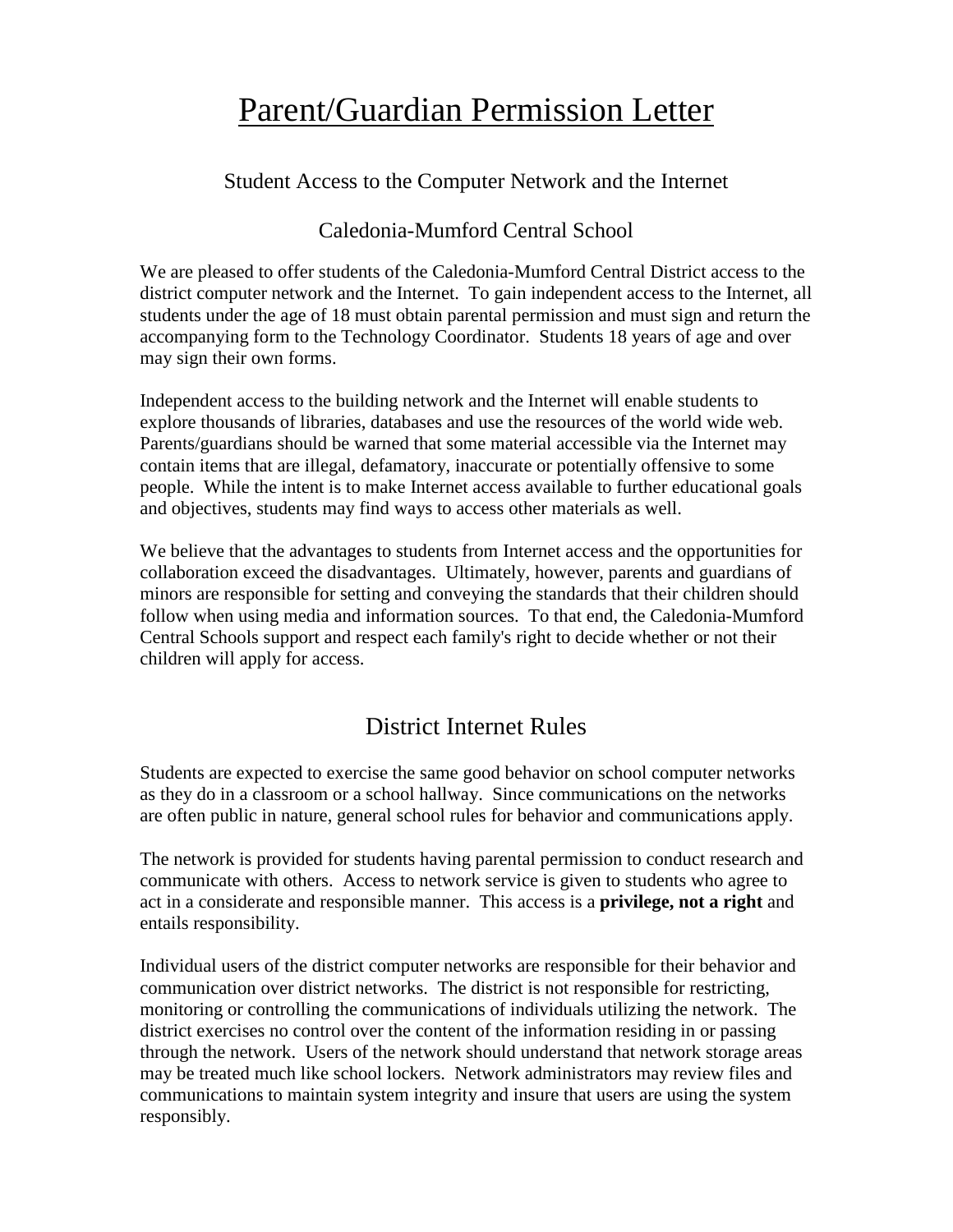If a student receives permission from his or her parent/guardian, the school will grant permission for his or her use of the network. Parents/guardians bear the responsibility of communicating which network resources their children will use, much in the same ways as they monitor their children's use of television, telephones, movies, radio and other sources of material.

#### **A. Terms and Conditions of Use for the Computer network and the Internet**

#### 1. **Acceptable Use**

The Caledonia-Mumford Central School District's network has been established for a limited educational purpose. The term "educational purpose" includes classroom activities, career development, and limited high quality self-discovery activities. The Caledonia-Mumford Central School District's network has not been established as a public access service or a public forum. Caledonia-Mumford Central School has the right to place reasonable restrictions on the material you access or post through the system. You are also expected to follow the rules set forth in the Student Handbook, Board Policy and the law in your use of Caledonia-Mumford Central School District's System. Caledonia-Mumford Central School's network will not be used for financial or commercial gain. The Caledonia-Mumford Central School's network will not be used for political lobbying.

Students will gain access to an e-mail/Google Apps account at school. If your child has access to the Internet away from school, then he/she will be able access their account using that form of Internet access. The goal of student Google Apps with e-mail is to enrich the educational experience of our students by enabling them to communicate and collaborate more freely with teachers, mentors and other students. E-mail exchanges are currently limited to users in the cal-mum.org domain. Students will be able to send email to anyone who is included in our email system. The student email account will remain active as long as the student is enrolled in a Caledonia-Mumford school. Please keep in mind that e-mail accounts are the property of the Caledonia-Mumford School District and as such are not completely private. The AUP identifies that the users are charged with maintaining the security of their own files by not sharing their password with others.

# E-mail Acceptable Use

Students will be provided district email accounts through our Cal-Mum (Google) Apps system to promote effective communication. Districtprovided student email accounts are a privilege and district guidelines regarding the use of student email must be strictly followed. Student email accounts must be used for educational purposes only. If a student receives email with libelous, defamatory, offensive, racist, or obscene remarks, they are required to retain the mail and report it to a teacher immediately.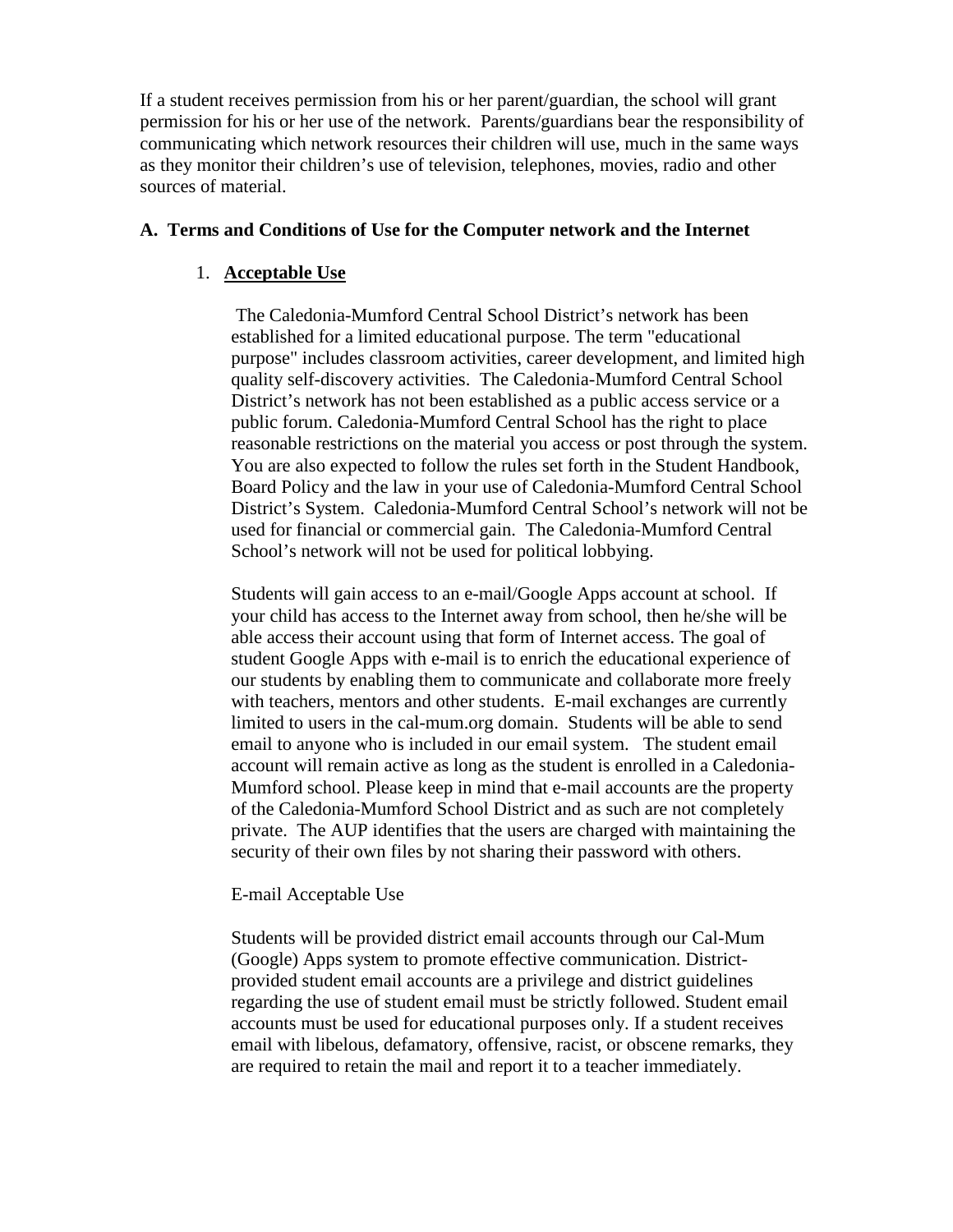Acceptable use of student email includes:

- Email should be used to communicate with a teacher regarding assignments, class projects, and class activities.
- Email should be used to include links to share homework documents created in Google Docs with the teacher or fellow students. Enclosing documents in an e mail is discouraged.
- Email communication between students should be used to facilitate collaboration, planning, and research for school-related projects and activities.
- Email is not confidential or private and can be ready by teachers or district personnel.

Unacceptable use of student communication includes:

- Email must not contain libelous, defamatory, threatening, offensive, racist, or obscene remarks.
- Email should not be forwarded without the senders' permission.
- Students cannot attempt to send email from another person's account or attempt to impersonate another student's e mail address.
- Students cannot forward spam, jokes, images, executable files, or viruses. Doing so will cause a loss of internet and email privileges.
- Students cannot send inappropriate links, images, or executable files.

# Google Apps for Education

Students are provided access to Google Apps for Education to promote effective communication and collaboration. District-provided student web sites are a privilege and district guidelines regarding the use of student created web sites must be followed. Student created web sites must be used for educational purposes only.

Acceptable use of student created Google Apps for Education includes:

- Google Apps for Education is used to communicate with a teacher regarding assignments, class projects, and class activities.
- Google-Apps for Education is used-among students to facilitate collaboration, planning, and research for school-related projects and activities.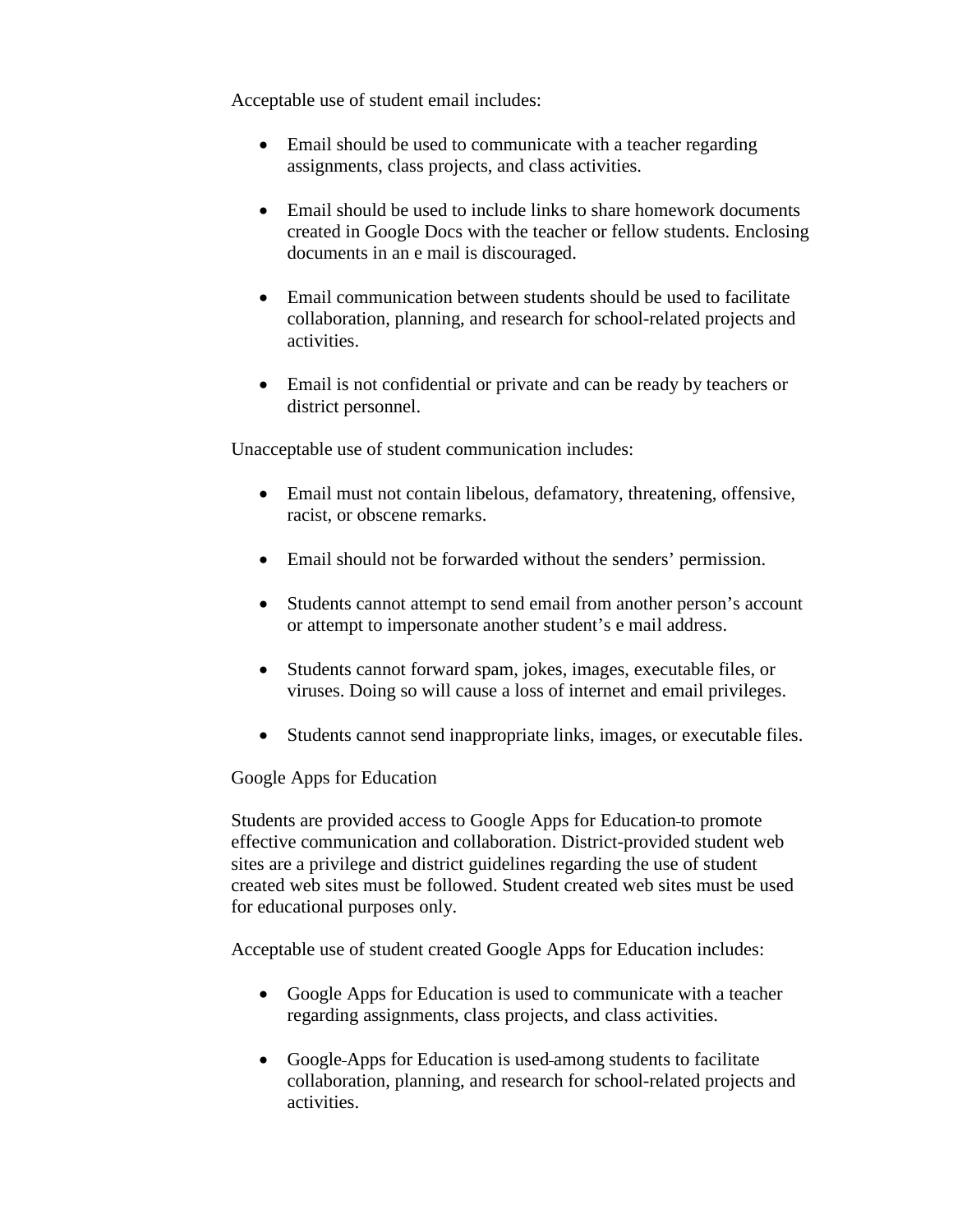- Google Apps for Education are not confidential or private and can be read by teachers or district personnel.
- Student created web pages, documents, postings and any other form of communications on Google Apps for Education should not include personal information including: addresses, birth dates, phone numbers, or personal identifiers.

Unacceptable use of Google Apps for Education includes:

- Google Sites that contain libelous, defamatory, threatening, offensive, racist, or obscene remarks.
- Google Sites with inappropriate links, images, or executable files.
- Google Sites for non-educational uses.

# 2. **Privileges**

The use of the internet is a privilege, not a right, and inappropriate use will result in the cancellation of those privileges in addition to other disciplinary action or legal action. Each student who receives an account will be part of a discussion with Caledonia -Mumford School district staff members pertaining to the proper use of a network. The system administrator will deem what is inappropriate use and that decision is final. Also, the system administrator may close an account at any time, as they deem necessary. The administration, faculty and staff of Caledonia-Mumford School District may request the system administrator to deny, revoke and suspend a specific user account.

# 3. **Services**

The Caledonia-Mumford School District makes no warranties of any kind, whether expressed or implied, for the service it is providing. The Caledonia Mumford School District will not be responsible for any damages you suffer. This includes loss of data resulting from delays, nondeliveries, mis-deliveries, or service interruptions caused by its own negligence or your errors or omissions. Use of any information obtained via the Internet is done at your own risk. The Caledonia-Mumford School District specifically denies any responsibility for the accuracy or quality of information obtained through its services.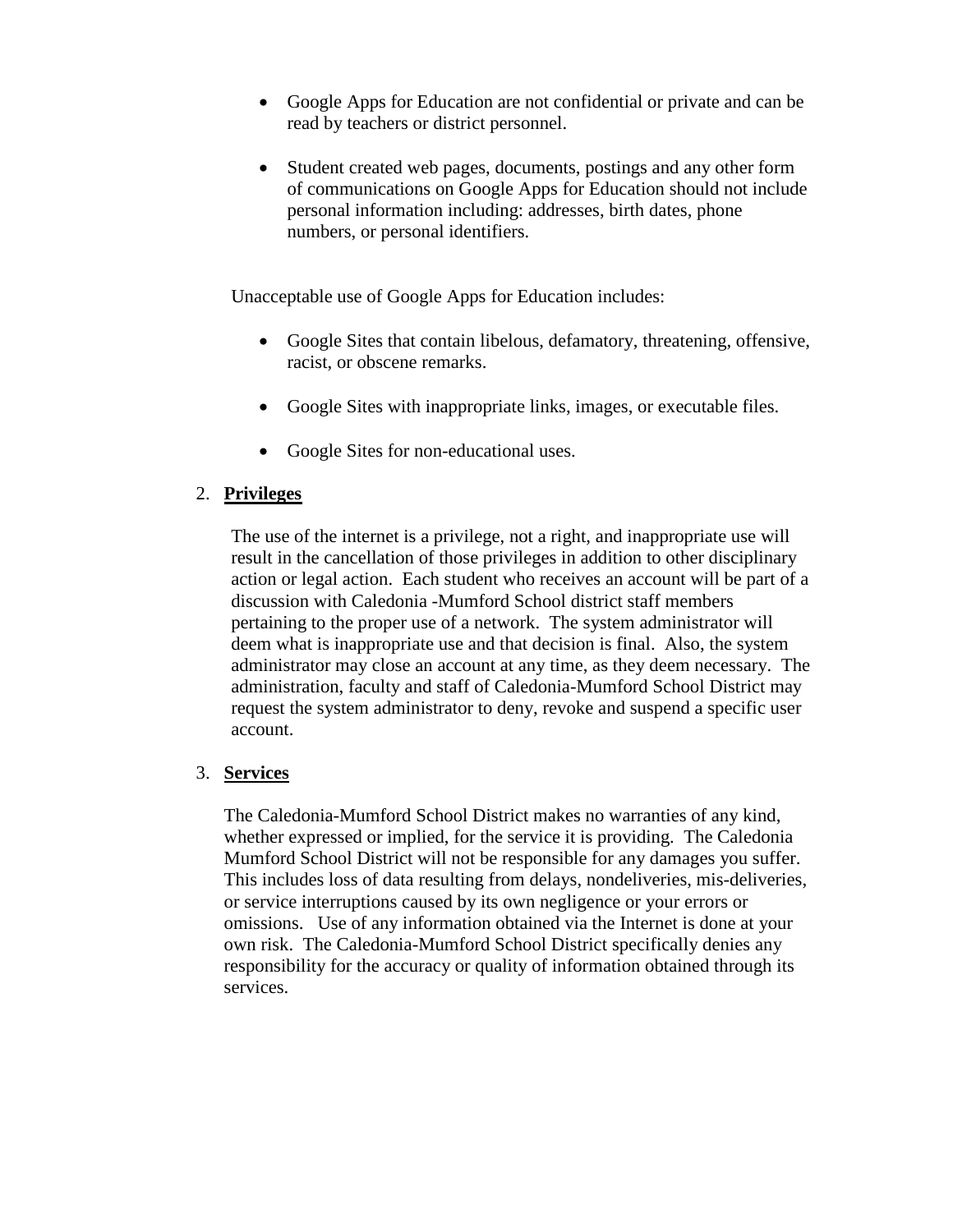#### **4. Waiver of Privacy Expectations**

Due to the inherent lack of security in some information systems, and due to the right and need of the Caledonia-Mumford Central School to monitor compliance with this policy, utilization of information systems that require privacy of any kind for any purpose are not supported and are prohibited. Any person utilizing any information system of the Caledonia-Mumford Central School understands and agrees that they are specifically waiving any expectations of privacy in their communications, data, programs and other personal information stored, displayed, accessed, communicated, or transmitted on the system.

# 5. **Security**

 Security on any computer system is a high priority, especially when the system involves many users. If you feel you can identify a security problem on the network or in the Internet, you must notify the system administrator. Do not demonstrate the problem to other users. Any user identified as a security risk or having a history of problems with other computer systems may be denied access to the Internet.

a. You are responsible for your individual account and should take all reasonable precautions to prevent others from being able to use your account. Under no conditions should you provide your password to another person.

b. You will immediately notify a teacher or the system administrator if you have identified a possible security problem. Do not go looking for security problems, because this may be construed as an illegal attempt to gain access.

c. You will avoid the inadvertent spread of computer viruses by following the district virus protection procedures if you download software.

# **6. Illegal Activities**

a. You will not access or attempt to gain unauthorized access to the Caledonia-Mumford Central School network or to other computer systems through the Caledonia-Mumford Central School network or go beyond your authorized access. This includes attempting to log in through another person's account or access another person's files. These actions are illegal, even if only for the purposes of "browsing".

b. You will not access or attempt to access resources, features, contents, or controls of the information technology facilities or other computer systems that are restricted, confidential, privileged, or that you are otherwise not authorized to use. These actions are illegal.

c. You will not use resources so as to cause damage to or alter the operation, functions, or design of the information technology facilities or content or of any other computer network.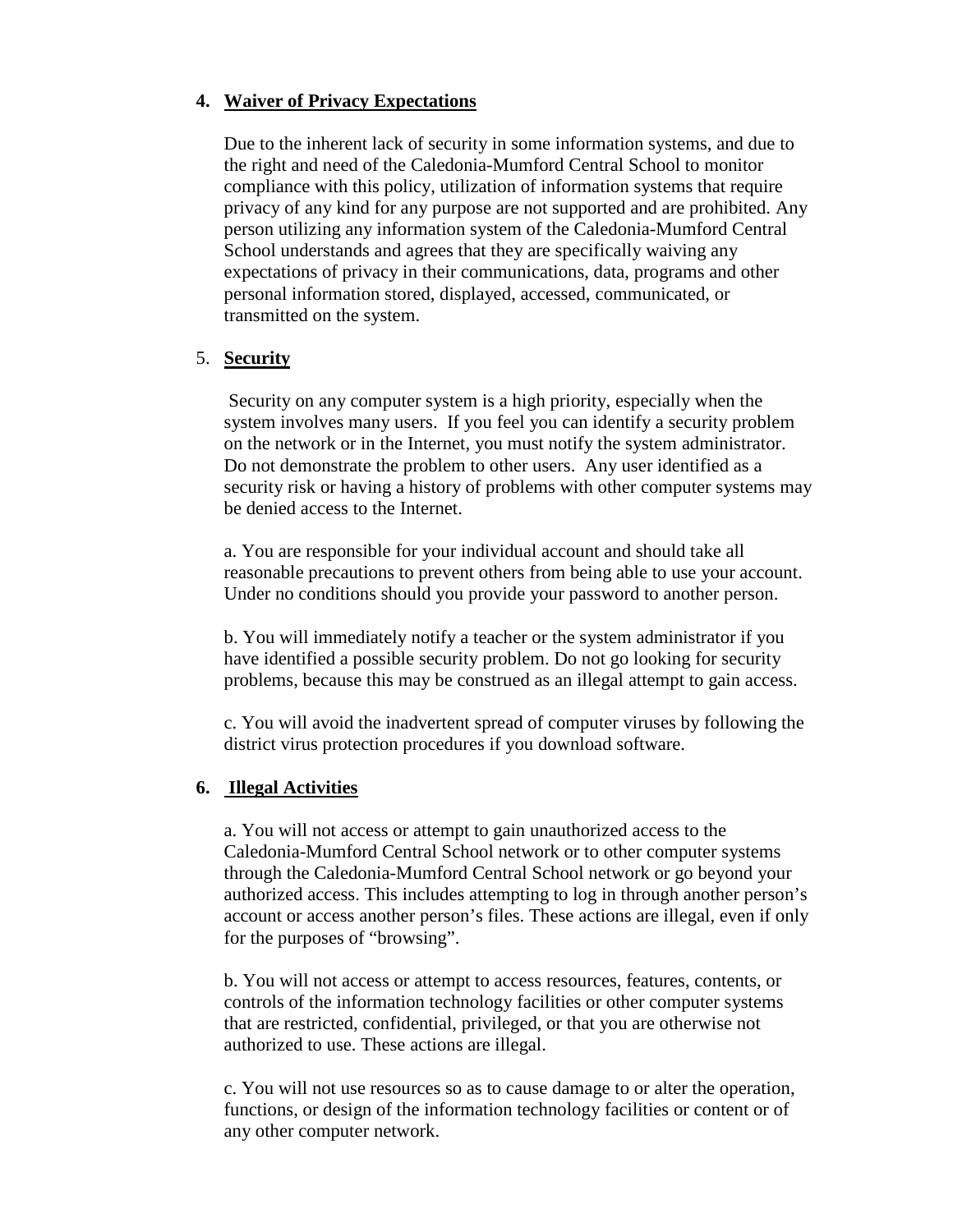d. You will not use the Caledonia-Mumford Central School's network to engage in any other illegal act, such as arranging for a drug sale or the purchase of alcohol, engaging in criminal gang activity, threatening the safety of a person, etc.

# **7. Inappropriate Language**

a. You will not use obscene, profane, lewd, vulgar, rude, inflammatory, threatening, or disrespectful language.

b. You will not engage in personal attacks, including prejudicial or discriminatory attacks.

c. You will not harass another person. Harassment is persistently acting in a manner that distresses or annoys another person. If you are told by a person to stop sending messages to them, you must stop. In addition, you will not harass any student, staff member, or other person on the basis of gender, race, national origin, religion, age, disability, or sexual orientation. Such harassment includes slurs, jokes, intimidation or any attack directed at an individual's gender, race, national origin, religion, age, disability, or sexual orientation.

d. You will not infringe on the rights or liberties of another person. You will not knowingly or recklessly post false or defamatory information about a person or organization.

# 8. **Respecting Resource Limits**

a. You will use Caledonia-Mumford Central School's network only for educational and career development activities and limited self-discovery activities. There is no limit on use for education and career development activities.

b. You will not store large files on the Caledonia-Mumford Central School file servers unless authorized by your teacher or library media specialist.

# 9. **Plagiarism and Copyright Infringement**

a. You will not plagiarize works that you find on the Internet. Plagiarism is taking the ideas or writings of others and presenting them as if they were yours.

b. You will respect the rights of copyright owners. Copyright infringement occurs when you inappropriately reproduce work that is protected by a copyright. If a work contains language that specifies appropriate use of that work, you should follow the expressed requirements. If you are unsure whether or not you can use a work, you should request permission from the copyright owner. Copyright law can be very confusing. If you have questions, ask a teacher.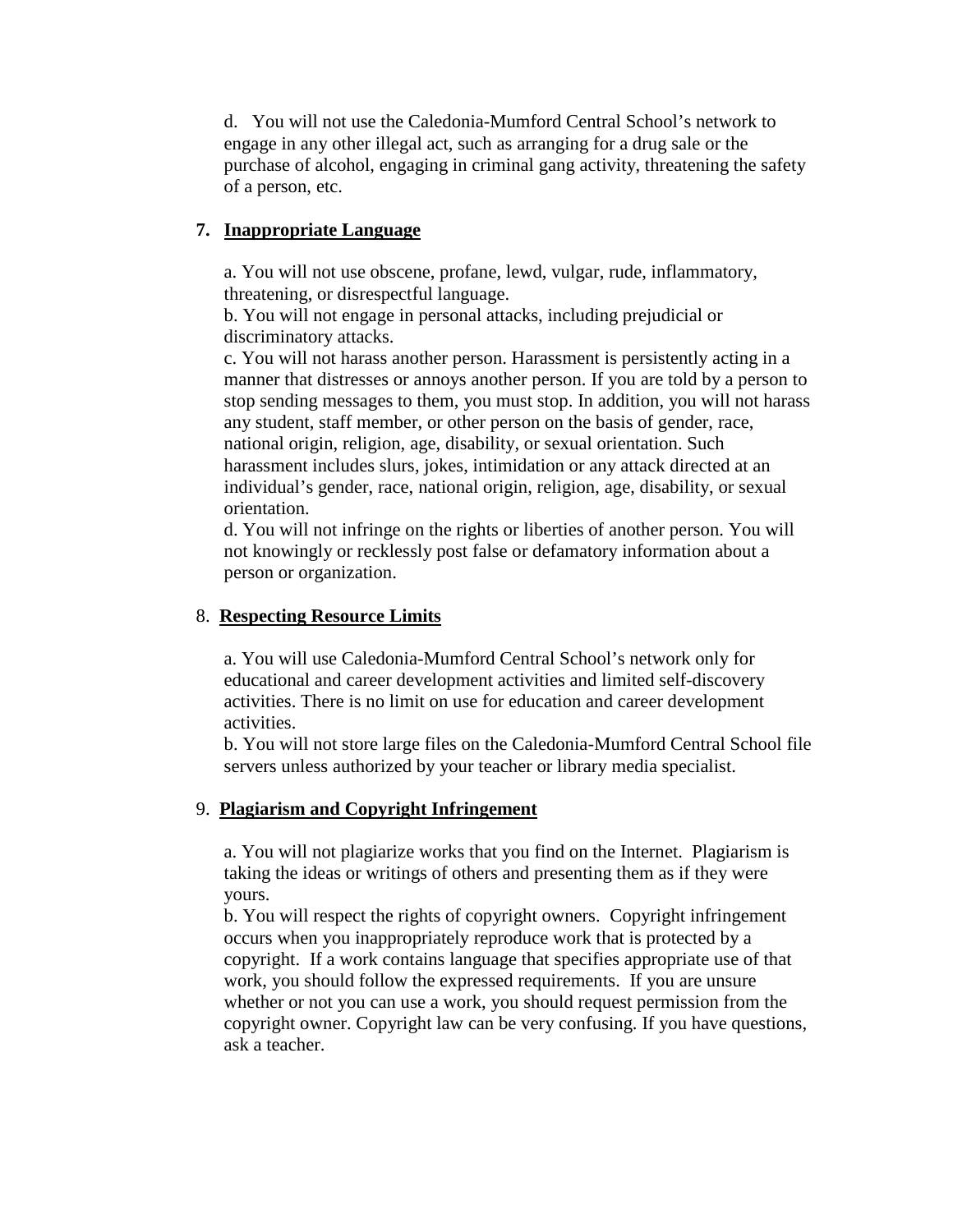#### 10. **Inappropriate access to material**

a. The district will monitor Internet and e-mail usage and will use content filtering software programs. Nevertheless, students may still find Internet sites that contain inappropriate materials. Parents and students should be aware of this possibility.

b. You will not use the Caledonia Mumford Central School's network to access or reproduce material that is harmful to minors, which includes but is not limited to material containing profanity, obscenity, child or other forms of pornography, or material that advocates illegal acts, or that advocates violence or discrimination, including hate literature.

c. If you mistakenly access inappropriate information, you should immediately tell your teacher or library media specialist. This will protect you against a claim that you have intentionally violated this acceptable use policy.

#### **B. Students' Rights**

#### 1. **Limitations**

a. The district may restrict your speech on the network for educational or other appropriate reasons or may limit offensive, lewd or disruptive speech.

#### 2. **Search and Seizure**

a. Routine maintenance and monitoring of the Caledonia Mumford Central School's network may lead to the discovery that you have violated this acceptable use policy, the Caledonia Mumford Central School's discipline policy, or the law.

b. The Caledonia Mumford Central School's network and any files on that network, including personal files, are the property of the board of education and the contents of the network are subject to random search at anytime without regard to whether there is a reasonable suspicion that the network or the files therein contains evidence of a violation of a criminal statute or a school rule.

#### 3. **Due process**

a. The Caledonia-Mumford Central School will cooperate fully with local, state, or federal officials in any investigation related to any illegal activities conducted through Caledonia-Mumford Central School's network. b. In the event there is a claim that you have violated this acceptable use policy or the Caledonia-Mumford Central School's discipline policy in your use of the Caledonia-Mumford Central School's network, the privilege of using the network may be revoked. In addition, you will be disciplined in accordance with, and receive the due process rights under, the Caledonia-Mumford Central School's discipline policy.

c. If the violation also involves a violation of other provisions of the Caledonia-Mumford Central School's discipline policy, it will be handled in a manner described in the Caledonia-Mumford Central School's discipline